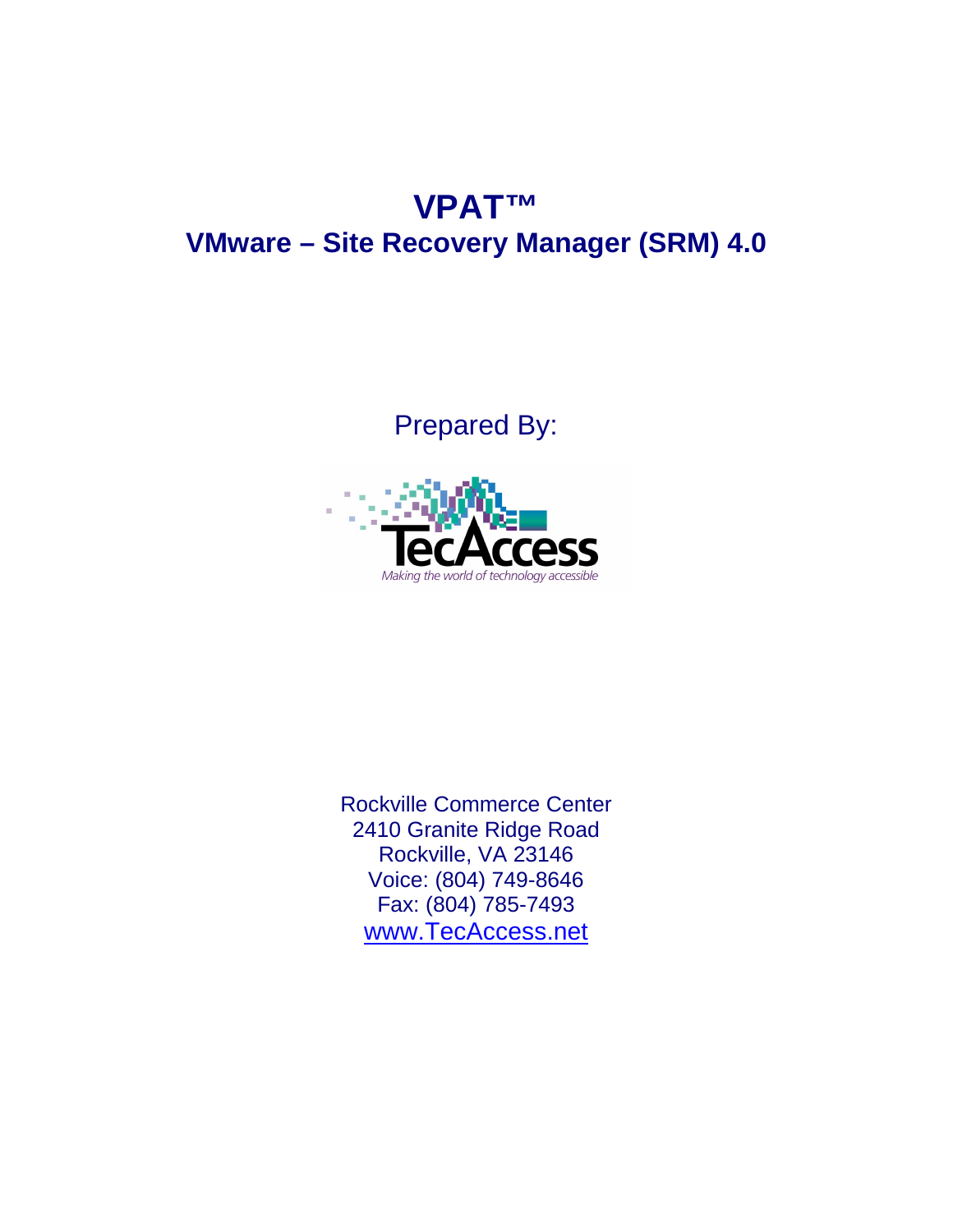## **VPAT**

**Product**: VMware - Site Recovery Manager (SRM) 4.0 **Contact for more information:** http://www.vmware.com **Date:** October, 2009

| <b>Summary of Voluntary Product Accessibility Template</b>               |                                              |                                                                 |
|--------------------------------------------------------------------------|----------------------------------------------|-----------------------------------------------------------------|
| <b>Criteria</b>                                                          | <b>Supporting</b><br><b>Features</b>         | <b>Remarks and Explanations</b>                                 |
| Section 1194.21 Software<br>Applications and Operating<br><b>Systems</b> | <b>Supports</b><br>with<br><b>Exceptions</b> | Please reference to the attached<br>1194.21 section.            |
| Section 1194.22 Web-based<br>Internet Information and<br>Applications    | <b>Not</b><br>Applicable                     |                                                                 |
| Section 1194.23<br><b>Telecommunications Products</b>                    | <b>Not</b><br>Applicable                     |                                                                 |
| Section 1194.24 Video and<br>Multimedia Products                         | <b>Not</b><br>Applicable                     |                                                                 |
| Section 1194.25 Self-contained,<br><b>Closed Products</b>                | <b>Not</b><br>Applicable                     |                                                                 |
| Section 1194.26 Desktop and<br><b>Portable Computers</b>                 | <b>Not</b><br>Applicable                     |                                                                 |
| Section 1194.31 Functional<br>Performance Criteria                       | <b>Supports</b><br>with<br><b>Exceptions</b> | Please reference the attached<br>1194.21, and 1194.31 sections. |
| Section 1194.41 Information,<br>Documentation and Support                | <b>Supports</b>                              | Please reference the attached<br>1194.41 section                |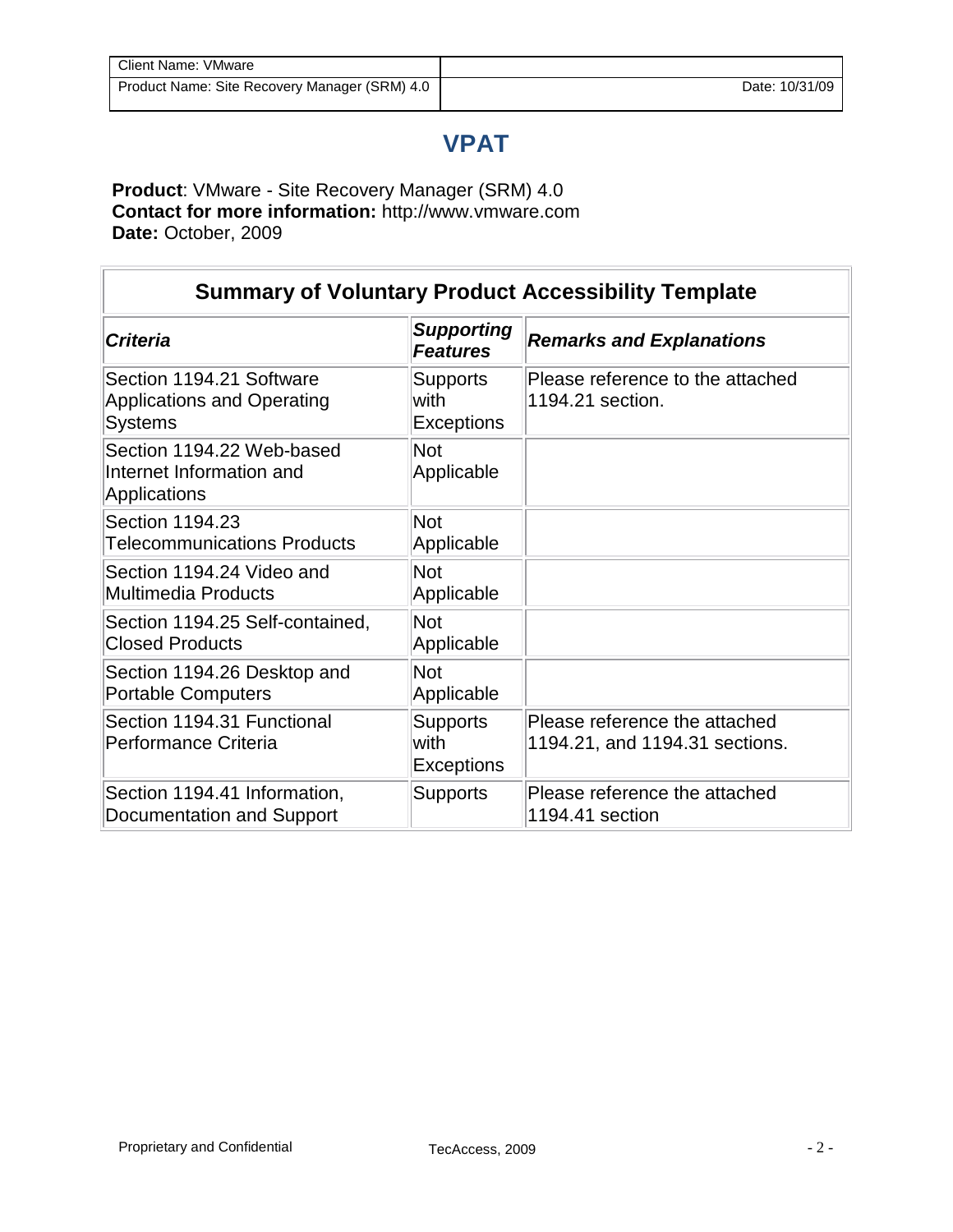| <b>Client Name: VMware</b>                    |                |
|-----------------------------------------------|----------------|
| Product Name: Site Recovery Manager (SRM) 4.0 | Date: 10/31/09 |

| <b>Supporting Features (second column on VPAT)</b>                  |                                                                                                                                                                                                                                                                                                                                              |  |
|---------------------------------------------------------------------|----------------------------------------------------------------------------------------------------------------------------------------------------------------------------------------------------------------------------------------------------------------------------------------------------------------------------------------------|--|
| <b>Supports</b>                                                     | Use this language when you determine the product<br>fully meets the letter and intent of the Criteria.                                                                                                                                                                                                                                       |  |
| <b>Supports with Exceptions</b>                                     | Use this language when you determine the product<br>does not fully meet the letter and intent of the<br>Criteria, but provides some level of access relative<br>to the Criteria.                                                                                                                                                             |  |
| <b>Supports through Equivalent</b><br><b>Facilitation</b>           | Use this language when you have identified an<br>alternate way to meet the intent of the Criteria or<br>when the product does not fully meet the intent of<br>the Criteria.                                                                                                                                                                  |  |
| <b>Supports when combined with</b><br><b>Compatible AT</b>          | Use this language when you determine the product<br>fully meets the letter and intent of the Criteria when<br>used in combination with Compatible AT. For<br>example, many software programs can provide<br>speech output when combined with a compatible<br>screen reader (commonly used assistive<br>technology for people who are blind). |  |
| <b>Does not Support</b>                                             | Use this language when you determine the product<br>does not meet the letter or intent of the Criteria.                                                                                                                                                                                                                                      |  |
| <b>Not Applicable</b>                                               | Use this language when you determine that the<br>Criteria do not apply to the specific product.                                                                                                                                                                                                                                              |  |
| Not Applicable - Fundamental<br><b>Alteration Exception Applies</b> | Use this language when you determine a<br>Fundamental Alteration of the product would be<br>required to meet the Criteria (see the access board<br>standards for the definition of "fundamental<br>alteration").                                                                                                                             |  |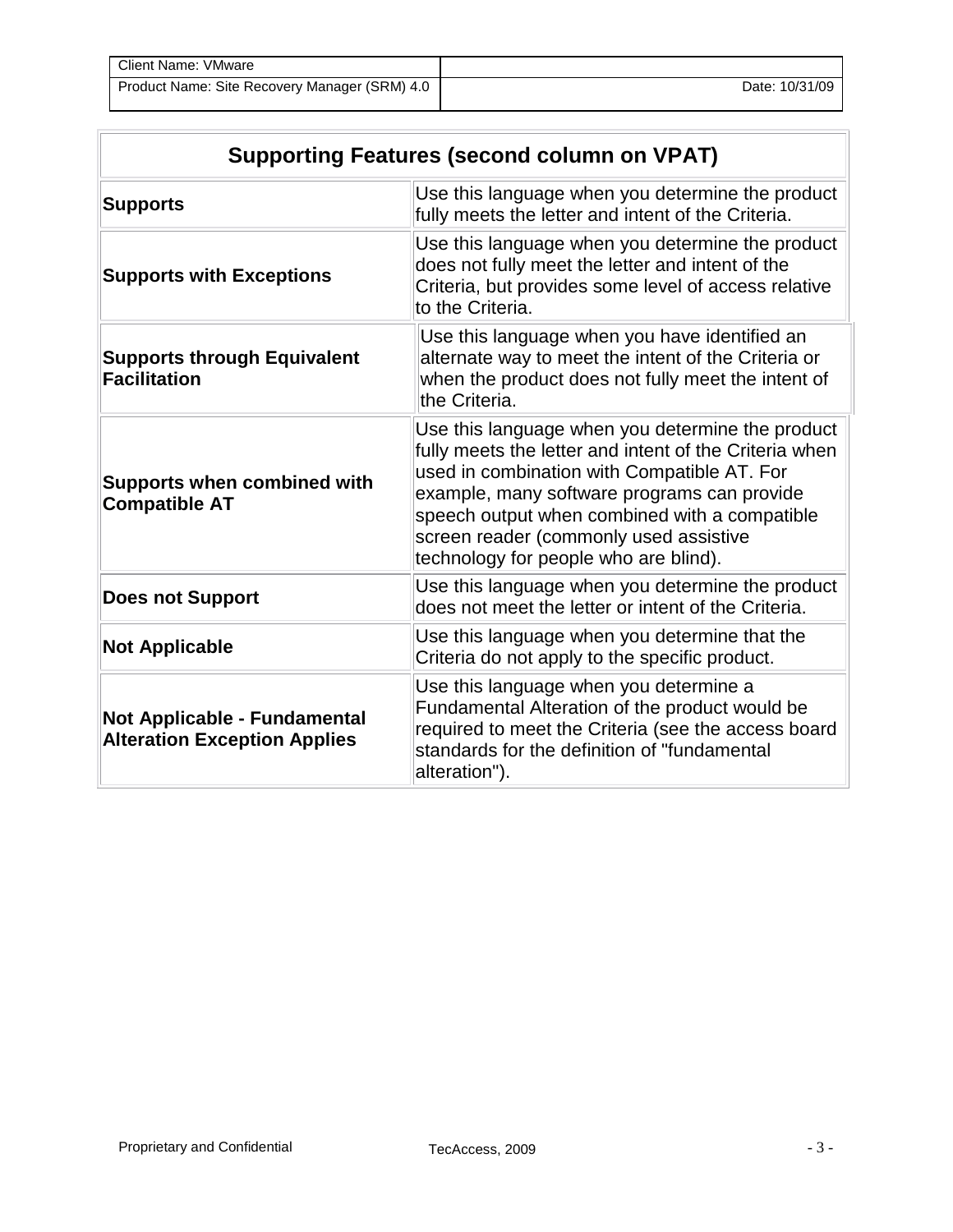| Client Name: VMware                           |                |
|-----------------------------------------------|----------------|
| Product Name: Site Recovery Manager (SRM) 4.0 | Date: 10/31/09 |

| 1194.21 Software Applications and Operating Systems                                                                                                                                                                                        |                                       |                                                                                                                                                                                                                                                                                                                                                                                                                                                                                                                                                                                                                                                                                                                                                                     |
|--------------------------------------------------------------------------------------------------------------------------------------------------------------------------------------------------------------------------------------------|---------------------------------------|---------------------------------------------------------------------------------------------------------------------------------------------------------------------------------------------------------------------------------------------------------------------------------------------------------------------------------------------------------------------------------------------------------------------------------------------------------------------------------------------------------------------------------------------------------------------------------------------------------------------------------------------------------------------------------------------------------------------------------------------------------------------|
| <b>Criteria</b>                                                                                                                                                                                                                            | <b>Supporting</b><br><b>Features</b>  | <b>Remarks and explanations</b>                                                                                                                                                                                                                                                                                                                                                                                                                                                                                                                                                                                                                                                                                                                                     |
| (a) When software is designed to<br>run on a system that has a<br>keyboard, product functions shall be<br>executable from a keyboard where<br>the function itself or the result of<br>performing a function can be<br>discerned textually. | <b>Supports</b><br>with<br>Exceptions | Windows based GUI (graphic user<br>interface) allows a good deal of<br>keyboard accessibility. Buttons in the<br>main interface can be reached via the<br>tab key, the SRM can be activated<br>using the tab and enter keys.<br>Exceptions do exist.<br>For example, the tabs in the SRM<br>Plug-in interface cannot be activated<br>via the keyboard, e.g., the "Summary,"<br>"Alarms" and "Permissions" tabs.<br>While tabbing will place focus on<br>these buttons, they cannot be<br>activated via the Enter or Space keys,<br>which is the Windows standard.<br>For example, in SRM plug-in the<br>bottom left hand side has two buttons,<br>"Tasks" and "Alarms" they are not<br>identified to AT as buttons and<br>cannot be activated with the<br>keyboard. |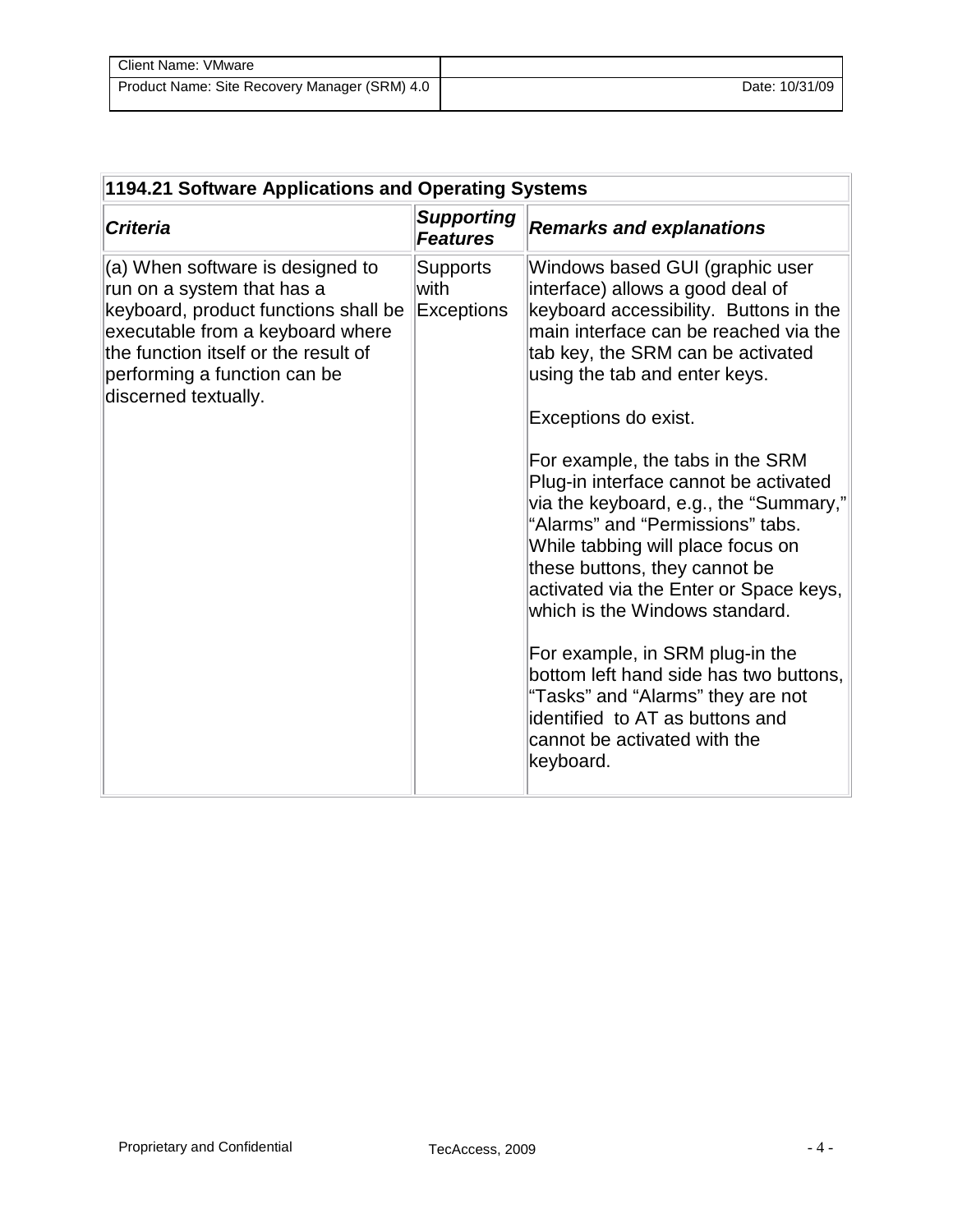| Client Name: VMware                           |                |
|-----------------------------------------------|----------------|
| Product Name: Site Recovery Manager (SRM) 4.0 | Date: 10/31/09 |

| (b) Applications shall not disrupt or<br>disable activated features of other<br>products that are identified as<br>accessibility features, where those<br>features are developed and<br>documented according to industry<br>standards. Applications also shall<br>not disrupt or disable activated<br>features of any operating system<br>that are identified as accessibility<br>features where the application<br>programming interface for those<br>accessibility features has been<br>documented by the manufacturer of<br>the operating system and is<br>available to the product developer. | <b>Supports</b><br>with<br><b>Exceptions</b> | Site Recovery Manager 4.0 does<br>interrupt or disable assistive<br>technology or assistive technology<br>features.<br>Windows-based GUI does honor or<br>extend most Windows high contrast<br>settings but does not allow large font<br>settings.<br>See also 1194.21 (a)                                                                                                                                                                                                                           |
|---------------------------------------------------------------------------------------------------------------------------------------------------------------------------------------------------------------------------------------------------------------------------------------------------------------------------------------------------------------------------------------------------------------------------------------------------------------------------------------------------------------------------------------------------------------------------------------------------|----------------------------------------------|------------------------------------------------------------------------------------------------------------------------------------------------------------------------------------------------------------------------------------------------------------------------------------------------------------------------------------------------------------------------------------------------------------------------------------------------------------------------------------------------------|
| (c) A well-defined on-screen<br>indication of the current focus shall<br>be provided that moves among<br>interactive interface elements as the<br>input focus changes. The focus shall<br>be programmatically exposed so<br>that Assistive Technology can track<br>focus and focus changes.                                                                                                                                                                                                                                                                                                       | <b>Supports</b><br>with<br><b>Exceptions</b> | Assistive technology can track focus<br>changes and determine what<br>interactive interface element has the<br>current focus in many cases. Focus<br>can also be tracked visually in some<br>cases.<br>However, the focus moves to areas<br>without text displayed on the screen<br>and they will be read aloud by screen<br>readers and do not represent items on<br>the screen. An example of this is on<br>the Summary tab accessed through<br>the SRM Plug-in screen.<br>See 1194.21 (a) and (b) |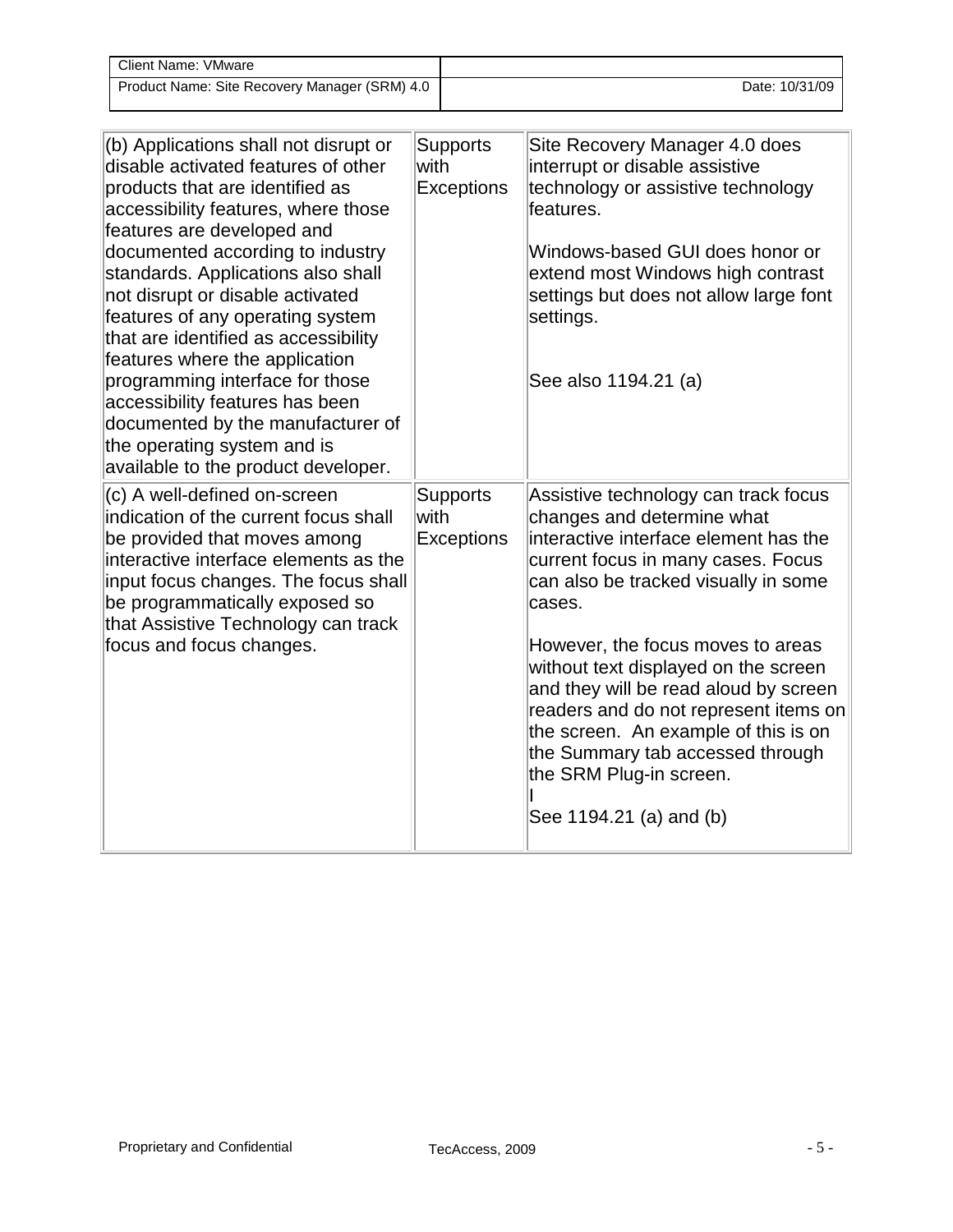| Client Name: VMware                           |                |
|-----------------------------------------------|----------------|
| Product Name: Site Recovery Manager (SRM) 4.0 | Date: 10/31/09 |

| (d) Sufficient information about a<br>user interface element including the<br>identity, operation and state of the<br>element shall be available to<br>Assistive Technology. When an<br>image represents a program<br>element, the information conveyed<br>by the image must also be available<br>in text. | <b>Supports</b><br>with<br><b>Exceptions</b> | Many controls have sufficient<br>information for identifying them<br>including name, role, state and value<br>information provided through<br>Microsoft Active Accessibility (MSAA).<br>However, controls do exist that do not<br>have identifying information that<br>assistive technology can use.<br>For example, in SRM plug-in the<br>bottom left hand side has two buttons,<br>"Tasks" and "Alarms" they are not<br>identified to AT as buttons and<br>cannot be activated with the<br>keyboard. |
|------------------------------------------------------------------------------------------------------------------------------------------------------------------------------------------------------------------------------------------------------------------------------------------------------------|----------------------------------------------|--------------------------------------------------------------------------------------------------------------------------------------------------------------------------------------------------------------------------------------------------------------------------------------------------------------------------------------------------------------------------------------------------------------------------------------------------------------------------------------------------------|
| (e) When bitmap images are used to<br>identify controls, status indicators, or<br>other programmatic elements, the<br>meaning assigned to those images<br>shall be consistent throughout an<br>application's performance.                                                                                  | <b>Supports</b>                              | Image meaning is consistent.                                                                                                                                                                                                                                                                                                                                                                                                                                                                           |
| (f) Textual information shall be<br>provided through operating system<br>functions for displaying text. The<br>minimum information that shall be<br>made available is text content, text<br>input caret location, and text<br>attributes.                                                                  | <b>Supports</b><br>with<br><b>Exceptions</b> | Text is available through the operating<br>system and assistive technology can<br>read it in many cases, however there<br>are examples when text is not being<br>read or provided through operating<br>system functions.<br>See 1194.21 (d)                                                                                                                                                                                                                                                            |
| (g) Applications shall not override<br>user selected contrast and color<br>selections and other individual<br>display attributes.                                                                                                                                                                          | <b>Supports</b><br>with<br><b>Exceptions</b> | Site Recovery Manager 4.0 does not<br>honor or extend all Windows high<br>contrast or large font settings.                                                                                                                                                                                                                                                                                                                                                                                             |
| (h) When animation is displayed, the<br>information shall be displayable in at Applicable<br>least one non-animated presentation<br>mode at the option of the user.                                                                                                                                        | <b>Not</b>                                   | Animation is not used.                                                                                                                                                                                                                                                                                                                                                                                                                                                                                 |
| (i) Color coding shall not be used as<br>the only means of conveying<br>information, indicating an action,<br>prompting a response, or<br>distinguishing a visual element.                                                                                                                                 | <b>Supports</b>                              | The page tabs are displayed in a dark<br>grey and the currently selected tab is<br>white with a text equivalent that is<br>read by a screen reader.                                                                                                                                                                                                                                                                                                                                                    |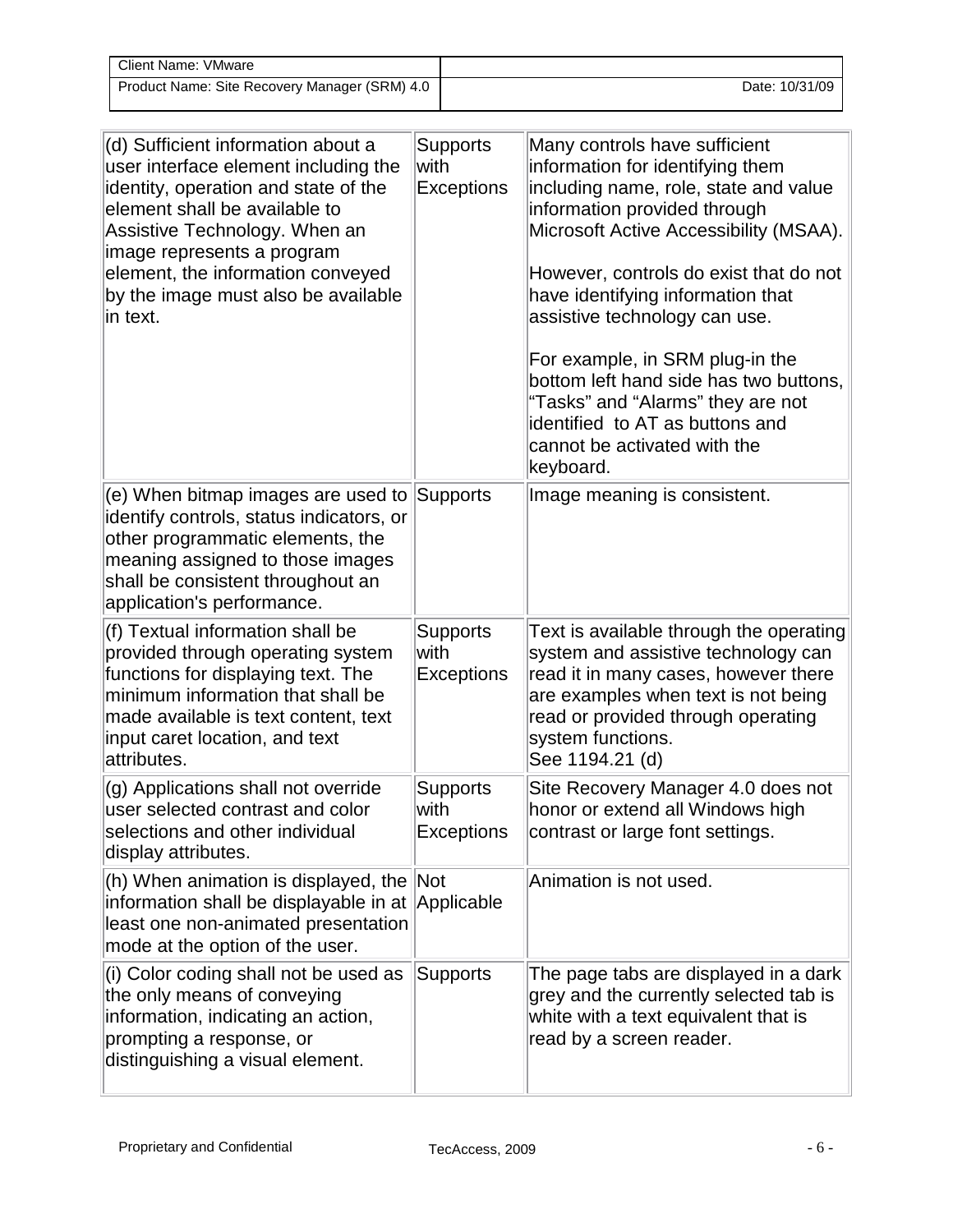| <b>Client Name: VMware</b>                    |                |
|-----------------------------------------------|----------------|
| Product Name: Site Recovery Manager (SRM) 4.0 | Date: 10/31/09 |

| (j) When a product permits a user to<br>adjust color and contrast settings, a<br>variety of color selections capable of<br>producing a range of contrast levels<br>shall be provided.                                                                            | Not<br>Applicable                            | The Windows based GUI does not<br>permit a user to adjust color or<br>contrast settings.                                                                                                                                                                                                                                                                                                                            |
|------------------------------------------------------------------------------------------------------------------------------------------------------------------------------------------------------------------------------------------------------------------|----------------------------------------------|---------------------------------------------------------------------------------------------------------------------------------------------------------------------------------------------------------------------------------------------------------------------------------------------------------------------------------------------------------------------------------------------------------------------|
| (k) Software shall not use flashing or Supports<br>blinking text, objects, or other<br>elements having a flash or blink<br>frequency greater than 2 Hz and<br>lower than 55 Hz.                                                                                  |                                              | Blinking and flashing does not occur<br>in the prohibited range.                                                                                                                                                                                                                                                                                                                                                    |
| (I) When electronic forms are used,<br>the form shall allow people using<br>Assistive Technology to access the<br>information, field elements, and<br>functionality required for completion<br>and submission of the form,<br>including all directions and cues. | <b>Supports</b><br>with<br><b>Exceptions</b> | Many controls have sufficient<br>information for identifying them<br>including name, role, state and value<br>information provided through<br>Microsoft Active Accessibility (MSAA).<br>Some exceptions do exist. For<br>example, in SRM plug-in the bottom<br>left hand side has two buttons,<br>"Tasks" and "Alarms" they are not<br>identified to AT as buttons and<br>cannot be activated with the<br>keyboard. |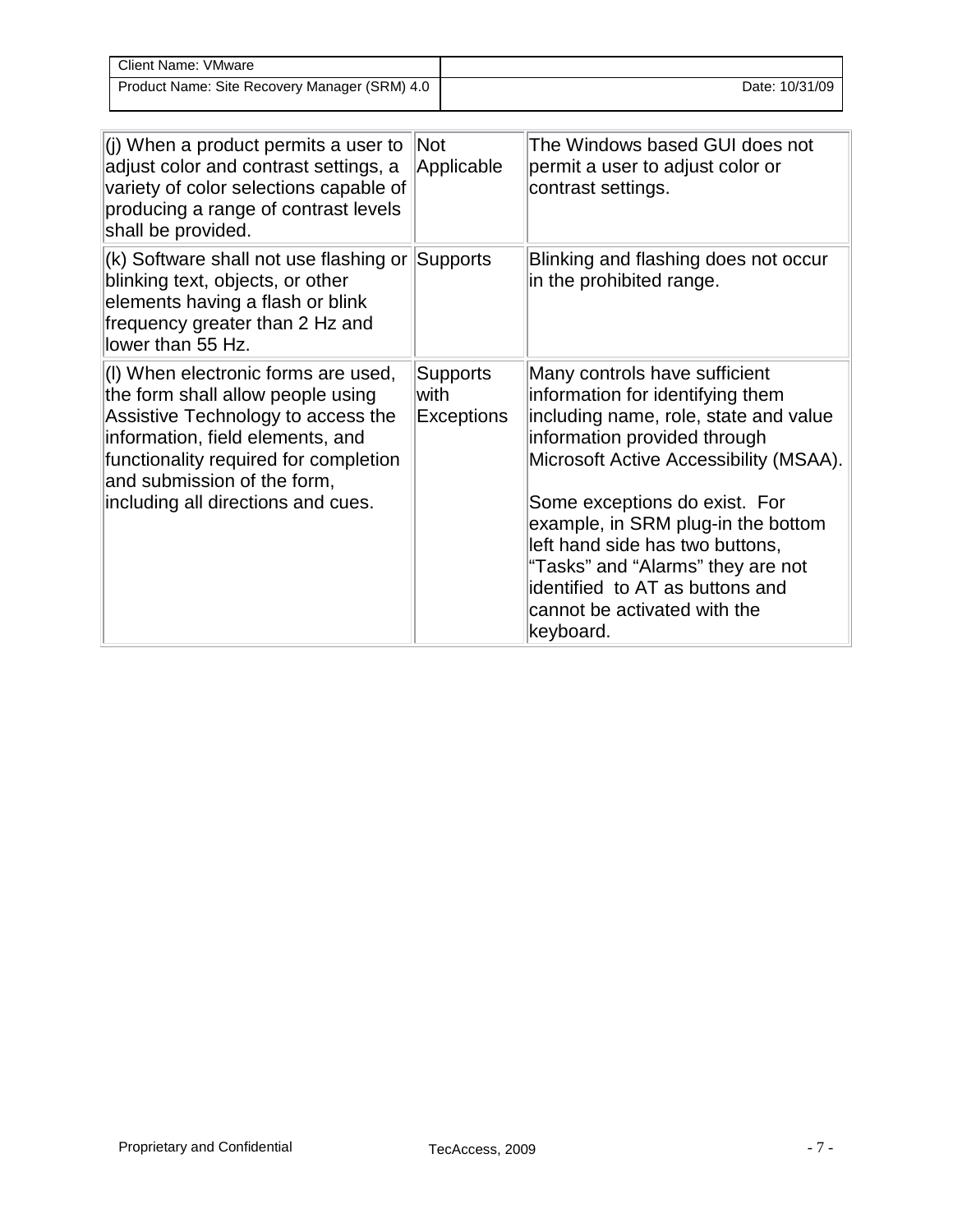| Client Name: VMware                           |                |
|-----------------------------------------------|----------------|
| Product Name: Site Recovery Manager (SRM) 4.0 | Date: 10/31/09 |

| 1194.31 Functional performance criteria                                                                                                                                                                                                                                                                                             |                                       |                                                                                                                                                                                                                                                                                                             |  |  |
|-------------------------------------------------------------------------------------------------------------------------------------------------------------------------------------------------------------------------------------------------------------------------------------------------------------------------------------|---------------------------------------|-------------------------------------------------------------------------------------------------------------------------------------------------------------------------------------------------------------------------------------------------------------------------------------------------------------|--|--|
| <b>Criteria</b>                                                                                                                                                                                                                                                                                                                     | <b>Supporting</b><br><b>Features</b>  | <b>Remarks and explanations</b>                                                                                                                                                                                                                                                                             |  |  |
| (a) At least one mode of operation<br>and information retrieval that does<br>not require user vision shall be<br>provided, or support for assistive<br>technology used by people who are<br>blind or visually impaired shall be<br>provided.                                                                                        | <b>Supports</b><br>with<br>Exceptions | Virtual Infrastructure - Site Recovery<br>Manager (SRM) 4.0 has some<br>limitations that do not allow full support<br>for screen reader assistive technology.<br>Please reference the included 1194.21<br>section for specific details.                                                                     |  |  |
| (b) At least one mode of operation<br>and information retrieval that does<br>not require visual acuity greater than<br>20/70 shall be provided in audio and<br>enlarged print output working<br>together or independently, or<br>support for assistive technology<br>used by people who are visually<br>impaired shall be provided. | <b>Supports</b><br>with<br>exceptions | Screen magnifiers do work with Virtual<br>Infrastructure - Site Recovery Manager<br>(SRM) 4.0. Virtual Infrastructure - The<br>product does not honor all Windows<br>color and high contrast settings and<br>increased text size.<br>Please reference the included 1194.21<br>section for specific details. |  |  |
| (c) At least one mode of operation<br>and information retrieval that does<br>not require user hearing shall be<br>provided, or support for assistive<br>technology used by people who are<br>deaf or hard of hearing shall be<br>provided.                                                                                          | <b>Supports</b>                       | Hearing is not required.                                                                                                                                                                                                                                                                                    |  |  |
| (d) Where audio information is<br>important for the use of a product, at<br>least one mode of operation and<br>information retrieval shall be<br>provided in an enhanced auditory<br>fashion, or support for assistive<br>hearing devices shall be provided.                                                                        | <b>Not</b><br>Applicable              | Audio is not present.                                                                                                                                                                                                                                                                                       |  |  |
| (e) At least one mode of operation<br>and information retrieval that does<br>not require user speech shall be<br>provided, or support for assistive<br>technology used by people with                                                                                                                                               | <b>Supports</b>                       | User speech is not required.                                                                                                                                                                                                                                                                                |  |  |